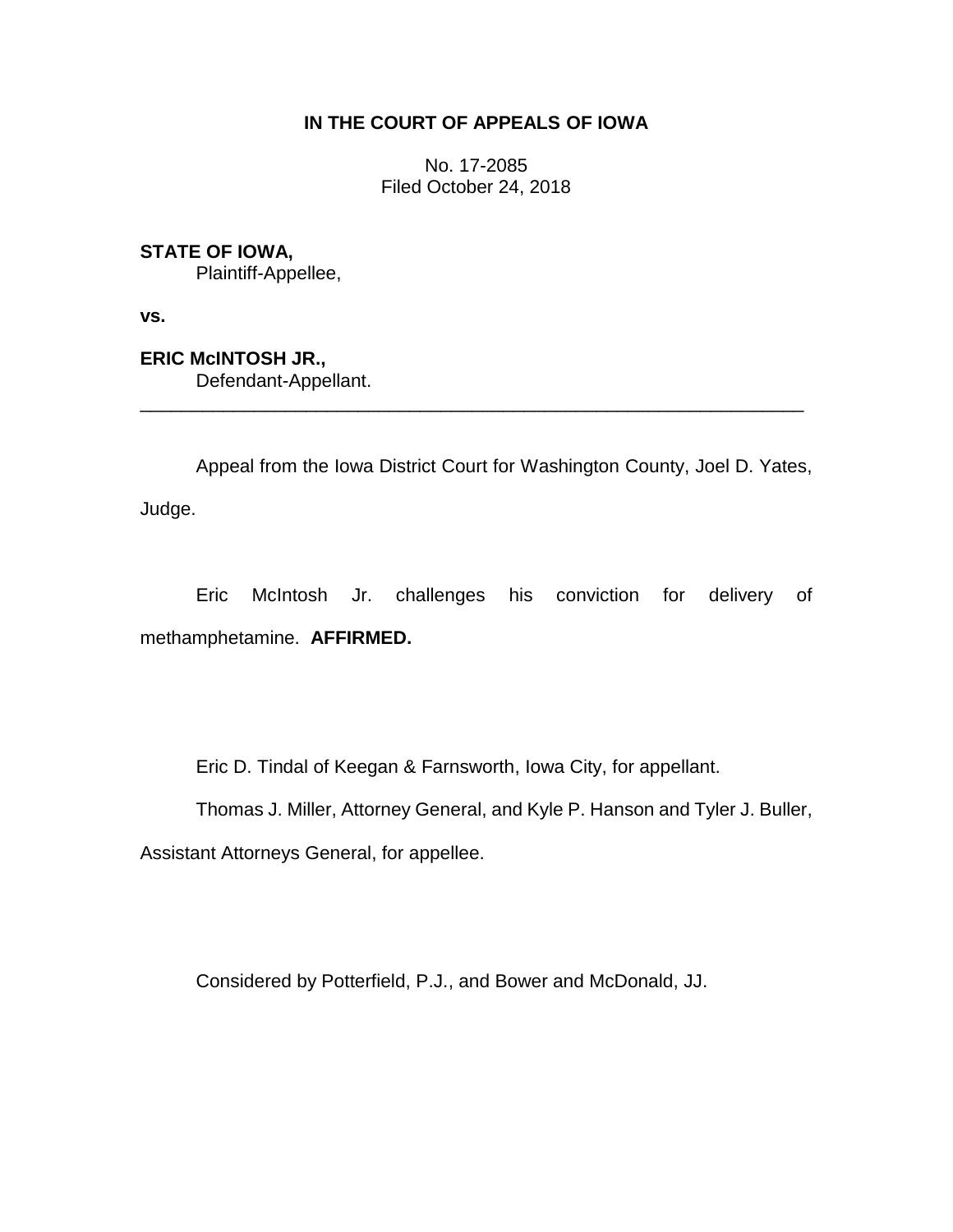**BOWER, Judge.**

On November 15, 2017, Eric McIntosh Jr. was convicted by a jury of a class "B" felony, delivery of methamphetamine, in violation of Iowa Code sections 124.401(1)(b)(7) (2017) and 124.413. McIntosh's sole claim on appeal is his trial counsel was ineffective for not asserting an affirmative defense of sentencing entrapment.

Sentencing entrapment is a federal defense where a defendant who would otherwise have commited a lesser offense is entrapped into delivering a higher quantity of drugs, resulting in an increased sentence. *See United States v. Booker*, 639 F.3d 1115, 1118 (8th Cir. 2011). McIntosh concedes Iowa courts have not recognized sentencing entrapment as a valid affirmative defense and that counsel cannot be held ineffective for not raising an issue not available under Iowa law. *See State v. Artzer*, 609 N.W.2d 526, 532 (Iowa 2000); *State v. Phillips*, No. 99- 444, 2000 WL 328074, at \*1–2 (Iowa Ct. App. Mar. 29, 2000). We agree, and counsel therefore did not breach a duty by not asserting sentencing entrapment as an affirmative defense.

Even if sentencing entrapment were recognized by Iowa courts, it would fail in McIntosh's case. McIntosh offered to sell law enforcement four ounces of methampthetamine, approximately 112 grams, and law enforcement then requested five ounces, approximately 140 grams. McIntosh delivered approximately 125 grams of "ice" methamphetamine to law enforcement in a controlled buy. The quantities of four ounces and five ounces both fall within the class "B" felony for delivery of methamphetamine under Iowa law and carry the